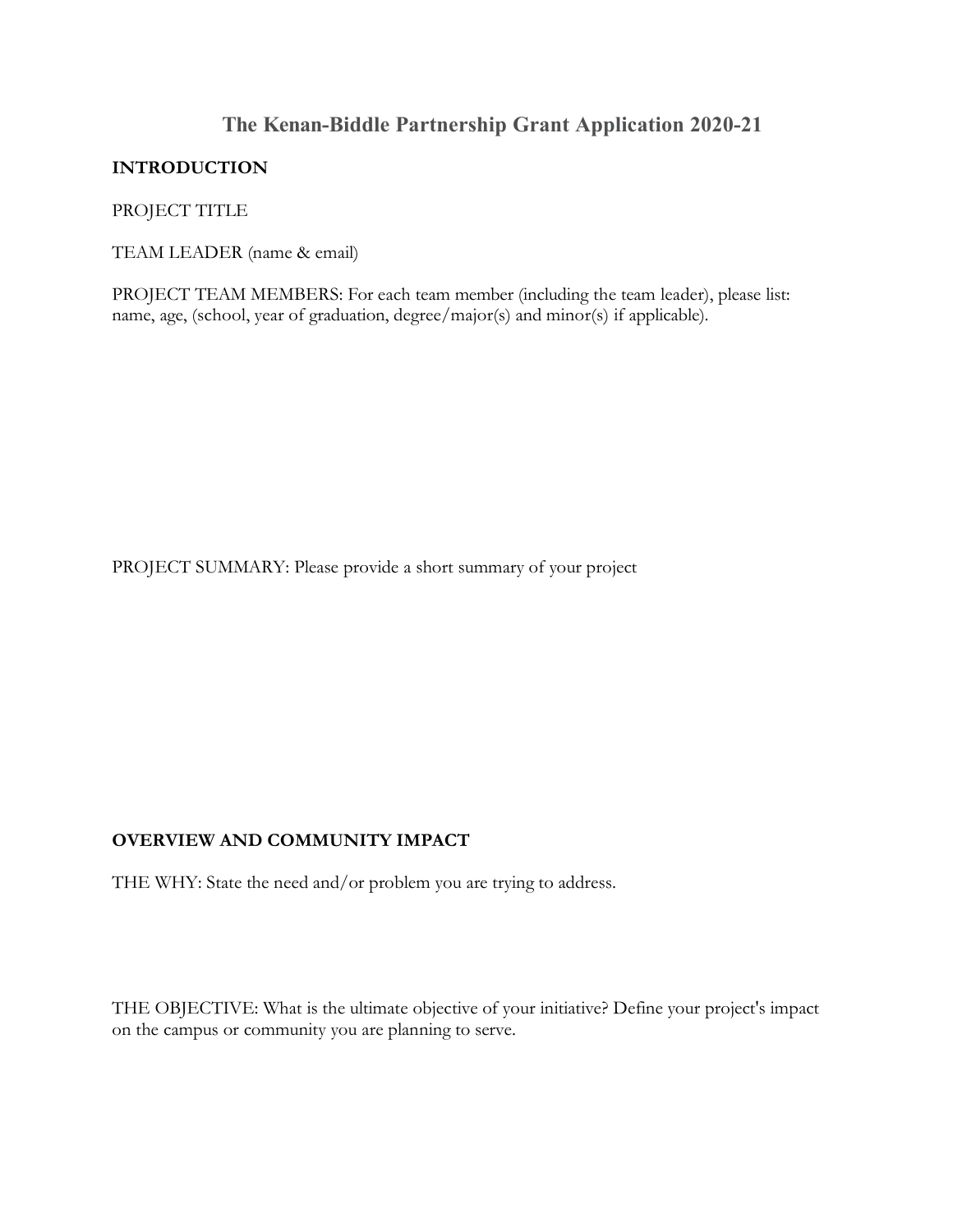THE STATUS: What is the current status of your project? Is it a new idea or have you already worked on it? If so, how long has it been?

THE START UP: Describe your first steps?

### **BUDGET AND CONTEXT**

BUDGET: How much funding does your project require to meet its goals? Is the Kenan-Biddle Partnership funding sufficient to cover all costs or do you have other funding sources? Please provide details.

THE FINANCIALS: What is you plan for future revenue or funding?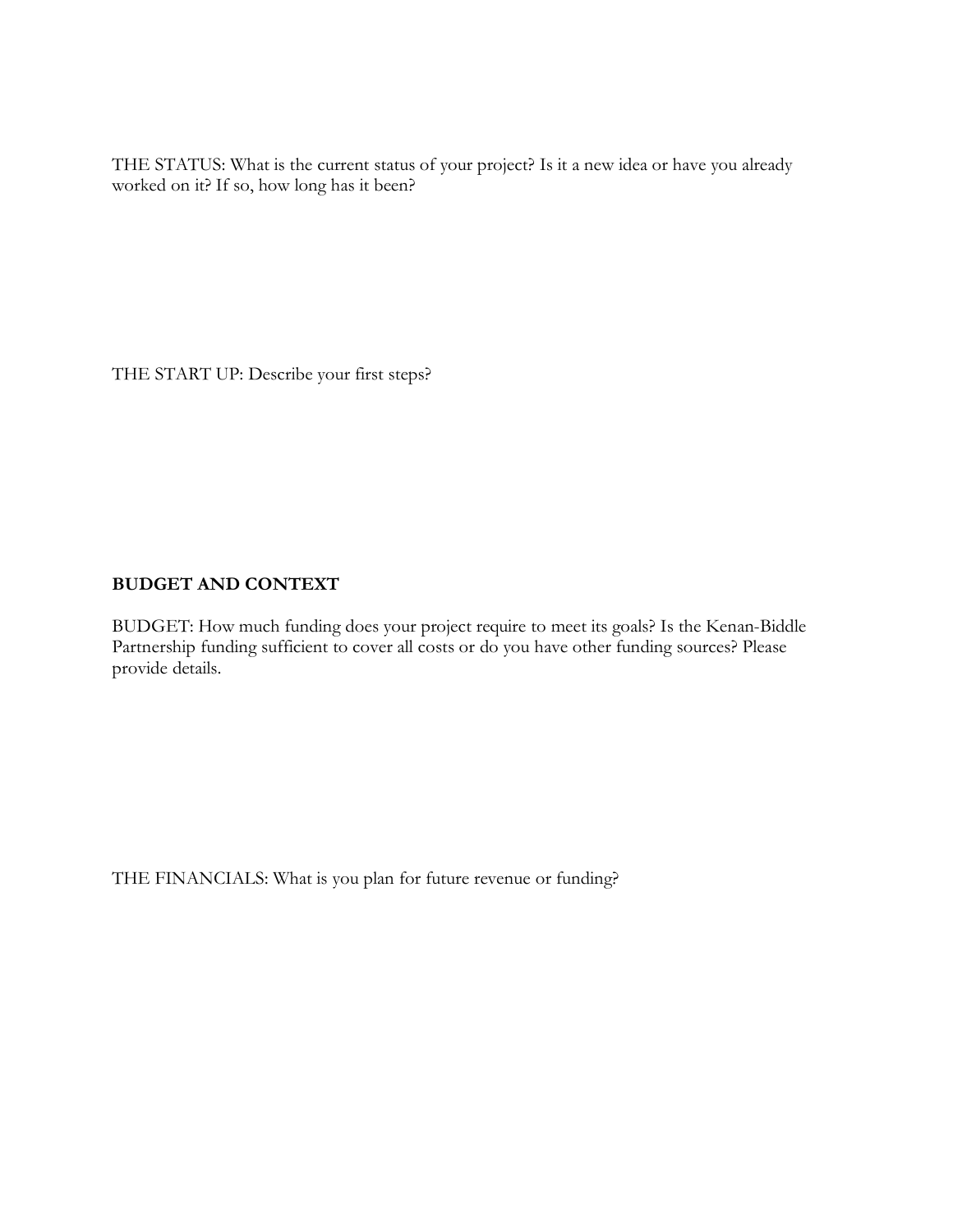THE CONTEXTUAL ANALYSIS: Is anyone else delivering this already? What is the outlook on this type of activity? Is there a call to action on your issue/idea from local government, non-profits, foundations, etc.?

THE POSITIONING: What is your competitive advantage? What makes your project the best qualified positioned to deliver the goods or services you are proposing?

## **VISION & SUSTAINABILITY**

THE TEAM: Demonstrate the team has the skills necessary to implement the vision. Why do you think this is the right team to move forward your initiative? What skillsets does each member bring to the team? How did the UNC-Duke collaboration start and how long has the collaboration been underway? What are the benefits of working across both institutions?

EXPLORING COLLABORATION: What are important partnerships (on or off campus) that you may cultivate to ensure the success of your project?